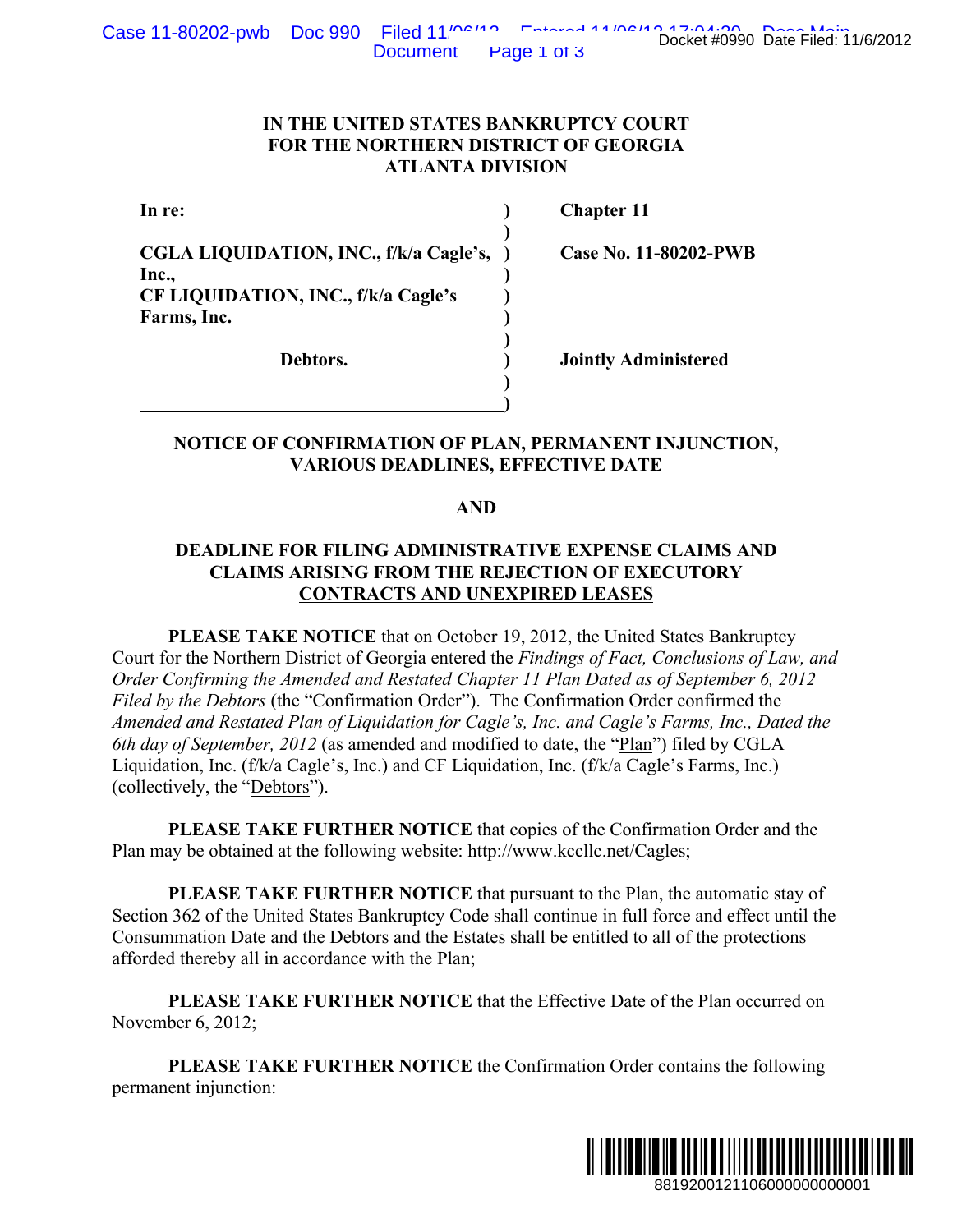**Except as otherwise expressly provided in the Plan, the Confirmation Order, or a separate Final Order of this Court, all Persons who have held, hold, or may hold Claims against or Interests in any of the Debtors are permanently enjoined, on and after the Effective Date, from (a) commencing or continuing in any manner any action or other proceeding of any kind against the Debtors with respect to any such Claim or Interest; (b) enforcing, attaching, collecting, or recovering by any manner or means any judgment, award, decree, or order against the Debtors on account of any such Claim or Interest; (c) creating, perfecting, or enforcing any Lien or encumbrance of any kind against the Debtors or against the property or interests in the property thereof on account of any such Claim or Interest; (d) commencing or continuing in any manner any action or other proceeding of any kind with respect to any Claim which is treated or satisfied pursuant to the Plan; and (e) taking any action to interfere with the implementation or consummation of the Plan; provided, however, the provisions of this paragraph and the provisions of Section 10.6 of the Plan shall not prevent any Person from taking action in this Court to enforce their rights under and in accordance with the Plan.**

**NOTICE IS FURTHER GIVEN THAT** the Confirmation Order provides, among other things, the following deadlines:

a. **Administrative Claims Bar Date (General)**: Except as otherwise provided in the Plan, any Person holding an Administrative Expense Claim (other than a claim for Professional Compensation) shall file a proof of such Administrative Expense Claim with the Claims Agent **within sixty (60) days after the Effective Date**. The proof of such Administrative Expense Claim must be filed at the following address:

> Cagle's Claims Processing Center c/o Kurtzman Carson Consultants LLC 2335 Alaska Avenue El Segundo, California 90245

At the same time any Person files an Administrative Expense Claim, such Person shall also serve a copy of the Administrative Expense Claim upon counsel for the Liquidating Agent at the following address:

> King & Spalding LLP Attn: Jeffrey R. Dutson 1180 Peachtree Street Atlanta, Georgia 30309-3521

**Any Person who fails to timely file and serve a proof of such Administrative Expense Claim shall be forever barred from seeking payment of such Administrative Expense Claim by the Debtors and the Estates.**